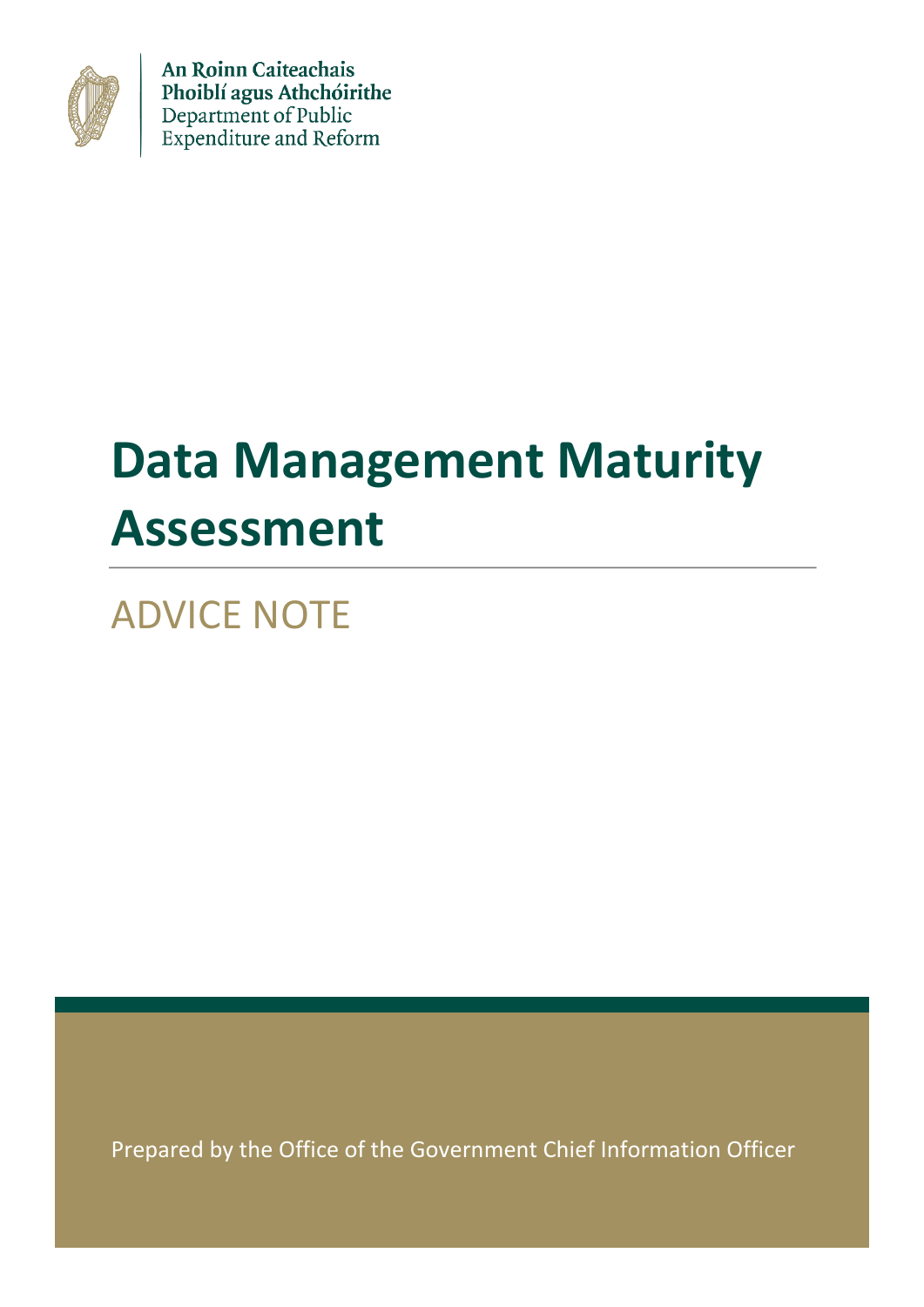# **CONTENTS**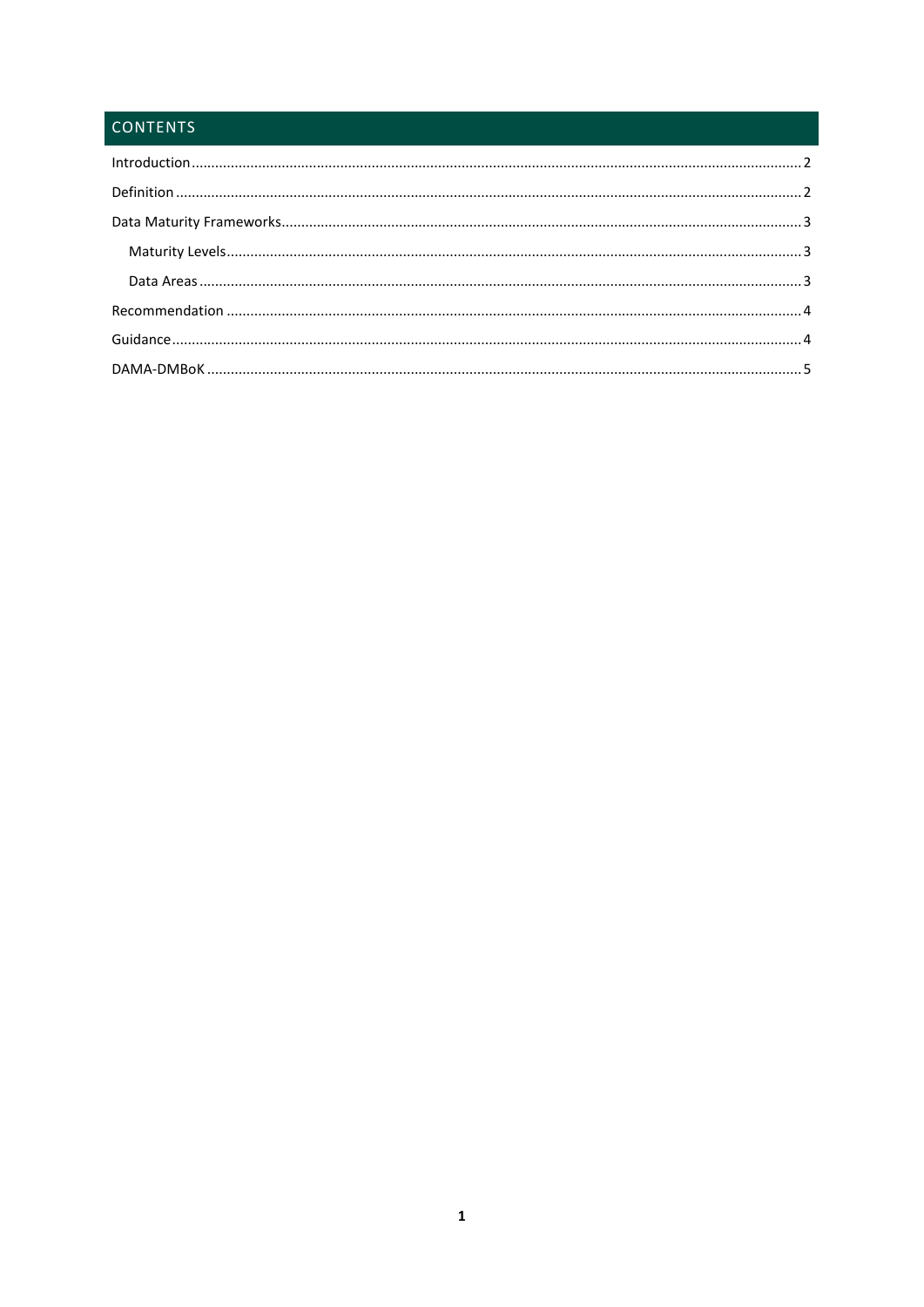# <span id="page-2-0"></span>INTRODUCTION

This advice note defines a self-assessment data maturity framework for Public Service Bodies (PSBs) to execute in order to develop a better understanding of their Data Capability as set out in the Public Services Data Strategy 2019 – 2023.

#### **"***Define and publish a self-assessment data maturity framework for PSBs to execute".*

With the increased digitisation of public services and the growing emphasis on evidence-based policy making, data has become core to the work of PSBs, both in terms of policy and services. As such, there has been a growing need for PSBs to develop their data management capability through a combination of data strategies and initiatives.

The first step for a PSB in improving its data management is to establish an understanding of its existing data management processes and procedures. In providing PSBs with a stronger understanding of their data management processes and procedures, a data maturity framework enables a PSB to better manage and secure the data they hold through the improvement of these processes.

To support PSBs in understanding their data management capability, this advice note will explain data maturity frameworks, outlining their purpose, their benefits and how to conduct an assessment using the framework. It will recommend a standard data maturity framework that can be used by PSBs to assess their own data management capability. This recommendation will also be accompanied by a step-by-step guide and sample questions to assist PSBs in carrying out a data maturity assessment using the framework.

#### <span id="page-2-1"></span>DEFINITION

A data maturity framework is a method for organisations to assess their current data management capability by examining their data management processes and procedures in a range of different data areas and benchmarking these processes and procedures against pre-defined levels of maturity. An assessment utilising a data maturity framework is known as a data maturity assessment. A key objective of a data maturity assessment is to provide an understanding of the existing data processes, procedures and standards that are at play in the organisation.

Developing a PSB's data management capability starts with an assessment of their current policies and procedures, and the identification of a current level of maturity for the PSB across the data areas set out in the data maturity framework. Building from this assessment, a PSB can then define the maturity it would like to achieve across the different data areas and the actions that are necessary to take.

There are two main aspects to a data maturity assessment:

- Firstly, it provides a view of existing data management processes, practices, capabilities, workflows and governance within an organisation. It evaluates different process across these areas and identifies an associated level of data maturity across defined data areas.
- Secondly, it assists in the definition of a desired maturity level in a data area, including the setting out a roadmap of improvements necessary to reach this goal. Data maturity assessments are often the starting place from which an organisation can develop a data strategy.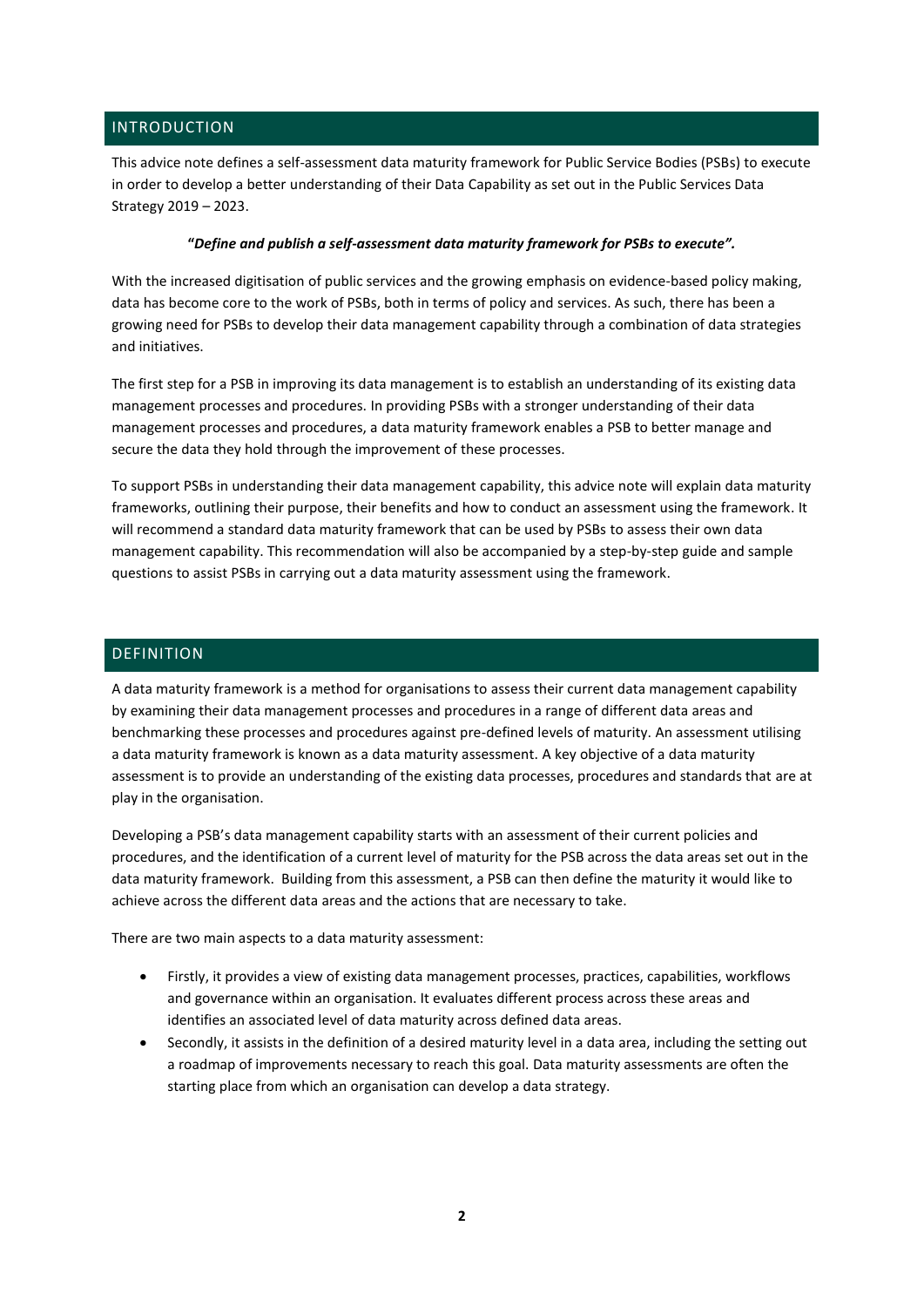#### <span id="page-3-0"></span>DATA MATURITY FRAMEWORKS

With a wide variety of data maturity frameworks to choose from, it can be challenging for a PSB to select the most suitable and appropriate data maturity framework. Often these frameworks focus on different areas of data management and are often tailored to specific industries. In general, they vary in the scope, their application, the different aspects of data management they focus on, and consequently their outputs. While there are many common elements to most data maturity frameworks, there is a danger with so many maturity frameworks that PSBs choose different maturity frameworks, eliminating one of the main benefits of data maturity frameworks, which is to enable peer-to-peer comparisons around data maturity.

In undertaking a data maturity assessment, a PSB is likely to benefit in several ways both through the process itself and its outputs. These benefits include:

- A greater awareness and appraisal of data and data activities within a PSB, addressing key elements of data management such as processes, procedures and standards.
- A greater understanding amongst staff of concepts, principles and practices of data management.
- A standard, uniform approach by which a PSB's performance around data management can be assessed and re-assessed (in the future), in order to identify track implementation of improvements.
- To assist in the identification of gaps/opportunities or potential risks that exist in current data management processes and procedures.

#### <span id="page-3-1"></span>MATURITY LEVELS

Data maturity frameworks generally all follow a similar high-level approach to assessing data processes and procedures, and benchmarking of these processes and procedures against different predefined levels of maturity. Each maturity level has a number of characteristics for a process at that level. The below table serves to demonstrate the different maturity levels by which data processes and procedures are measured.

| Maturity Level 1 | Initial/Ad Hoc | Processes are reactive with absence of data ownership or<br>accountability                                          |  |
|------------------|----------------|---------------------------------------------------------------------------------------------------------------------|--|
| Maturity Level 2 | Repeatable     | Some processes and roles are defined with the consistency<br>starting to emerge in terms of tools and knowledge     |  |
| Maturity Level 3 | Defined        | Emerging Data Management capability with the centralised<br>definition of processes and coordination of data policy |  |
| Maturity Level 4 | Managed        | Recommended tools and processes are being use<br>consistently. Processed are quantified and controlled              |  |
| Maturity Level 5 | Optimised      | Focus is on continuous improvement as data processes are<br>highly consistent and predictable                       |  |

#### <span id="page-3-2"></span>DATA AREAS

When undertaking a data maturity assessment, a PSB will evaluate its existing data processes and procedures in an area, assessing the level of maturity against the predefined levels. By undertaking this exercise, it can also help identify the target level, and consequently the steps that would need to be taken to reach this level.

Different Data Maturity frameworks often focus on different areas of data management at varying levels of detail. They also approach it from a range of perspectives and with differing approaches. The following table provides a sample of the wide variety of data management areas provided for in data maturity frameworks.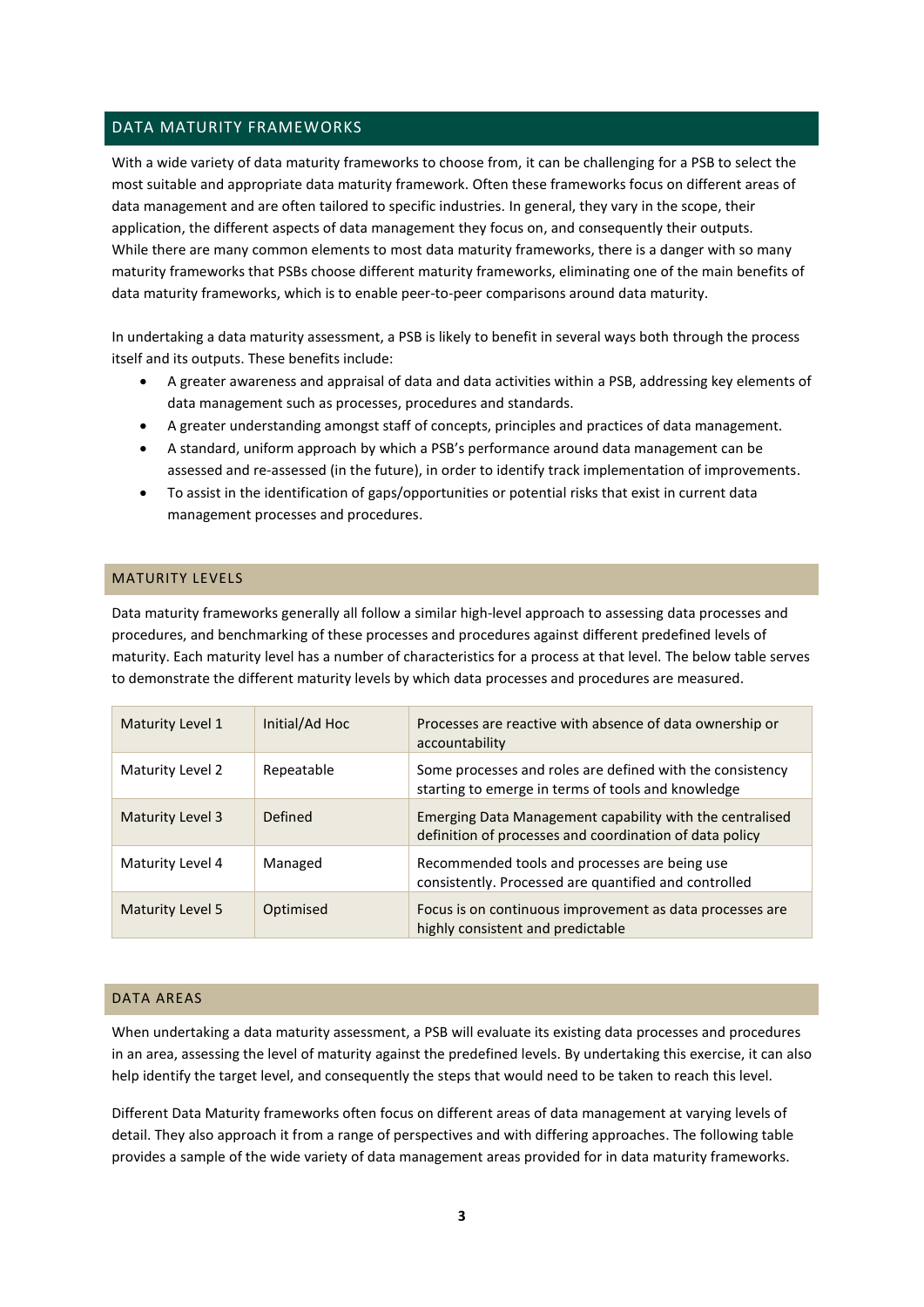| Data Security         | Data Quality                   | Data Governance | <b>Business Case</b> |
|-----------------------|--------------------------------|-----------------|----------------------|
| Stewardship           | Data Classification            | Data Analytics  | Warehousing          |
| Data Interoperability | <b>Organisation Structures</b> | Administration  | Data Modelling       |

In general, while there are many differences in the areas outlined above, they generally cover the same broad topic – "Data management and governance policies, practices and procedures".

#### <span id="page-4-0"></span>RECOMMENDATION

Following extensive desk research and engagement with representatives from PSBs as part of the Data Strategy Advisory group, the **DAMA Data Management Book of Knowledge 2.0 (DAMA-DMBoK)** was selected as the recommendation for the standard data maturity framework for data maturity self-assessments. Some factors that led to DAMA-DMBoK being favoured were the following:

- It is the leading data maturity assessment framework with significant adoption across data industry.
- It provides comprehensive coverage of a range of data management areas.
- It provides for flexibility and can be tailored to suit a specific PSB's requirements.
- It has significant adoption and application across both the public and private sector.
- Its widespread adoption means that expertise and consultancy services are available in the market.
- A wide range of supporting material available such as books, training courses and advice is available.
- Flexibility in incorporating external standards and governance frameworks such as ISO or W3C.
- It has been successfully utilised and applied in the Irish Public Service by the Ordnance Survey Ireland, a leading PSB in driving the utilisation of geospatial data across the public service.

# <span id="page-4-1"></span>GUIDANCE

In line with the Public Service Data Strategy action to "*Define and publish a self-assessment data maturity framework for PSBs to execute*, this advice note issues the following recommendations for PSBs to follow:

- **1. All PSBs that store and mange significant volumes of data should undertake a Data Maturity Assessment in order to develop a better understanding of their data management capability. By undertaking such an exercise, PSBs will position themselves to develop and improve their existing data management policies, practices, procedures, and use of data.**
- **2. The DAMA-DMBoK 2.0 is recommended as the standard data maturity framework for PSBs to assess their data management capability. PSBs should follow the DAMA-DMBoK guide to undertaking maturity assessments where suitable. This does not preclude PSBs from using other data maturity frameworks that may be better suited to their own needs or the needs of a project.**
- **3. A self-assessment guide has been developed to assist PSBs in undertaking a data maturity assessment. This guide, which can be tailored to suit specific needs and requirements, is based on the DAMA-DMBoK data maturity framework. It includes a step-by-step approach to a data maturity assessment. More details on the self-assessment can be found in the Data Maturity Self-Assessment Guide, which is available alongside this guidance note.**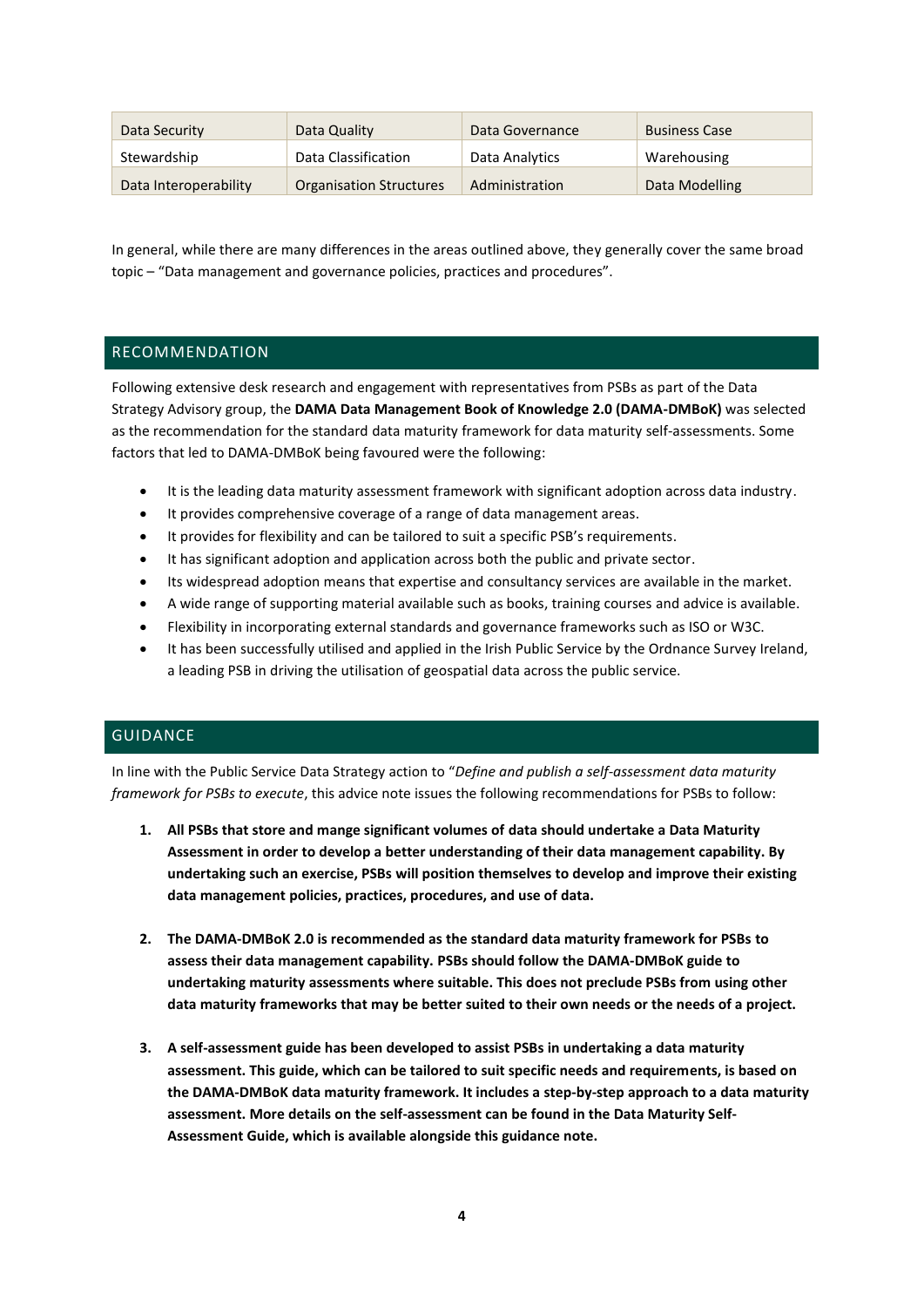**4. Data maturity assessments are often the starting place from which an organisation can develop a data strategy. They can also be used to evaluate an organisation's progress in implementing an existing strategy. PSBs are encouraged to utilise the findings of a Data Maturity assessment, either as starting point from which to develop a strategy or to evaluate and renew commitment to an existing data strategy.** 

## <span id="page-5-0"></span>DAMA-DMBOK

DAMA-DMBoK is composed of 11 data areas, which cover a range of data activities. Each area is broad and covers a range of data processes, procedures and standards, and can be tailored to suit specific interests or needs. Data governance is regarded as a key capability that is at the centre of all data management activities. Core to each of these areas are the people, technology and processes of the organisation.

The 11 knowledge areas of DAMA-DMBoK are:

- **Data Governance -** Guides all other data management functions. Ensures data is managed properly, according to the organisations' policies and best practices.
- **Data Architecture** Defines the blueprint for managing data assets in order to align with the organisation's strategy, meeting business and technical requirements.
- **Data Framework & Design** Precise form outlining the framework and design for the discovering, analysing, representing, and communicating of data and data requirements.
- **Data Storage & Operations** Design, implementation and support of stored data to maximise value. Operations provide support throughout the data lifecycle from planning through to disposal of data.
- **Data Security** Ensures that data privacy and confidentiality are maintained, that data is not breached, and that data is accessed appropriately.
- **Data Integration & Interoperability** Processes related to the movement and consolidation of data within and between data stores, applications, and organisations.
- **Document & Content Management** Planning, implementation, and control of activities used to manage the lifecycle of data and information found across the organisation outside of databases, such as on eDocs, Hive sites and other unstructured data locations.
- **Data Warehousing & Business Intelligence** Planning, implementation, and control processes to store data and enable value to obtained through analysis and reporting.
- **Metadata** Planning, implementation, and control activities to enable access to high quality, integrated Metadata. It includes definitions, glossaries, data flows, and other information critical to understanding data and the systems through which it is created, maintained, and accessed.
- **Data Quality** Planning and implementation of quality management techniques to measure, assess, and improve the fitness of data for use within.
- **Reference & Master Data** Managing shared data to reduce redundancy and ensure better data quality through standardised definition and use of data values.

DAMA-DMBoK is very customisable and can be tailored by PSBs to suit their needs and goals. PSBs can place additional focus on certain areas, drop areas that are of less relevance to their organisation and decide the level of granularity for the assessment. There is no obligation for PSBs to assess across all areas of DAMA-DMBoK and it may even be onerous and unnecessary to do so.

DAMA-DMBoK defines 5 levels by which PSB's data management capabilities will be evaluated and benchmarked. For each level, characteristics of data management processes and procedures at that level are outlined. The maturity levels are defined as follows:

 Level 1 – Initial/Ad-hoc: Absence of data ownership or accountability across organisation with success dependent on individual level.